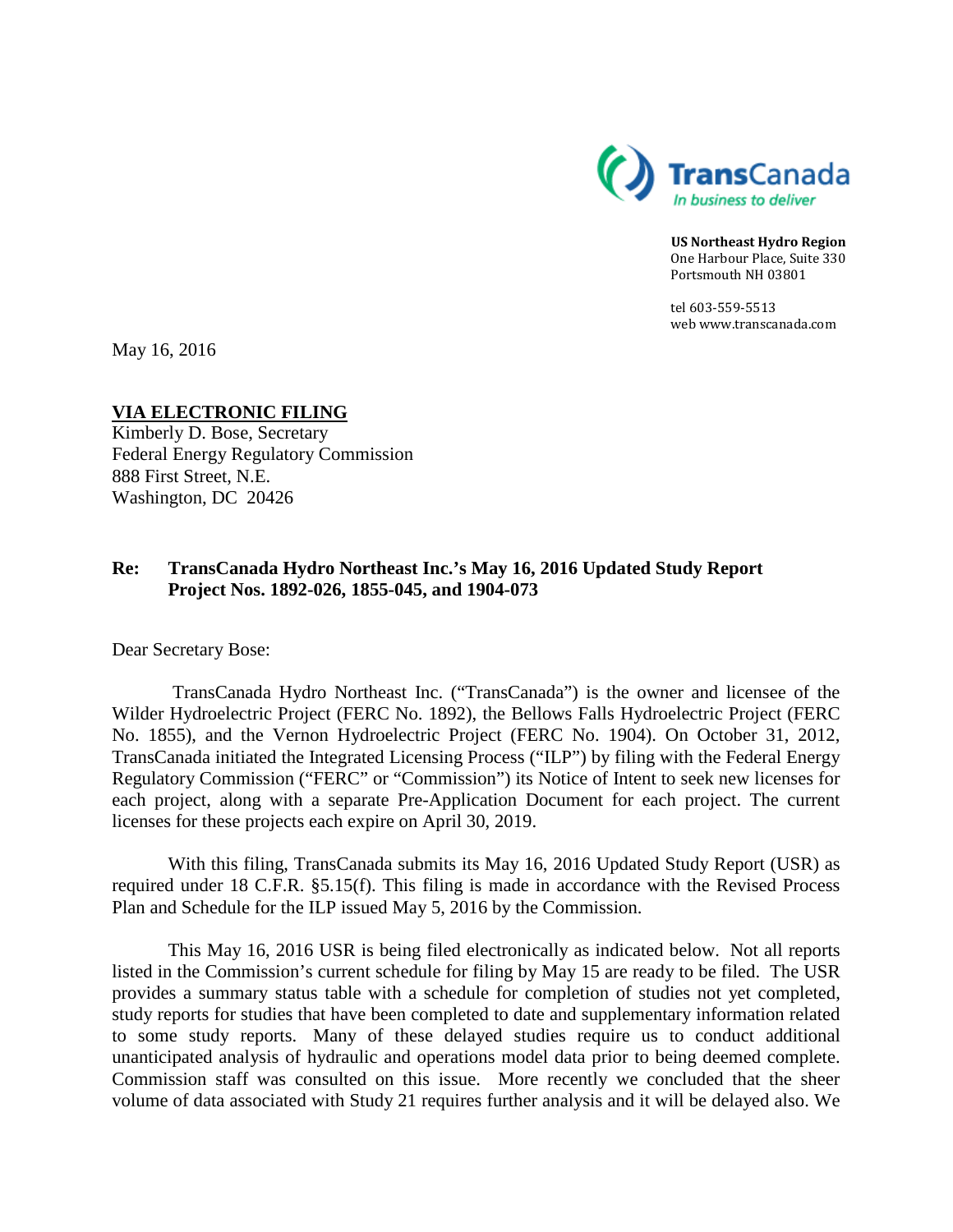Kimberly D. Bose, Secretary May 16, 2016 Page | 2

have a target date of June 17, 2016 for completion and distribution of those reports in order to provide the reports to stakeholders for review and consultation prior to the final study report filing deadline of August 1, 2016. Those studies and their status are included in the USR status summary table that follows this letter.

This USR includes the following electronic documents:

- 1. Status Summary of all Studies
- 2. Study Reports:
	- i. Study 8 Channel Morphology and Benthic Habitat Study Final Report
- ii. Study 17 Upstream Passage of Riverine Fish Species Study Report, and Appendices filed in a single zipfile
- iii. Study 19 American Eel Downstream Passage Assessment Study Report
- iv. Study 22 Downstream Migration of Juvenile American Shad at Vernon Study Report and Appendices filed in Excel format
- v. Study 23 Fish Impingement, Entrainment, and Survival Study Report
- vi. Study 24 Dwarf Wedgemussel Delphi Panel Report
- vii. Study 33 Traditional Cultural Properties Study Report
- viii. Supporting Geodatabase with ArcGIS Shapefiles for Study 21, filed in a single zipfile.

In accordance with 18 C.F.R.  $\S$  5.15(c)(2), TransCanada will hold a meeting to discuss its progress in implementing the study plan and schedule, and the data collected, including any variances from the study plan and schedule if necessary. Based upon consultation with FERC staff, TransCanada will hold its study meeting from  $9:00 \text{ am} - 4:30 \text{ pm}$  on Wednesday, June 1, 2016 in the conference room at TransCanada's River Operations Center (ROC) at Wilder Dam in Wilder, Vermont. Please park in the area to the right of the access road before you reach the fence and building. Please wait for someone to open the gate as this is a NERC-secure facility. The proposed meeting agenda is attached to this letter.

WebEx sessions have been created for remote audio and video attendees. Please use the information on the WebEx Meeting Information page attached to this letter.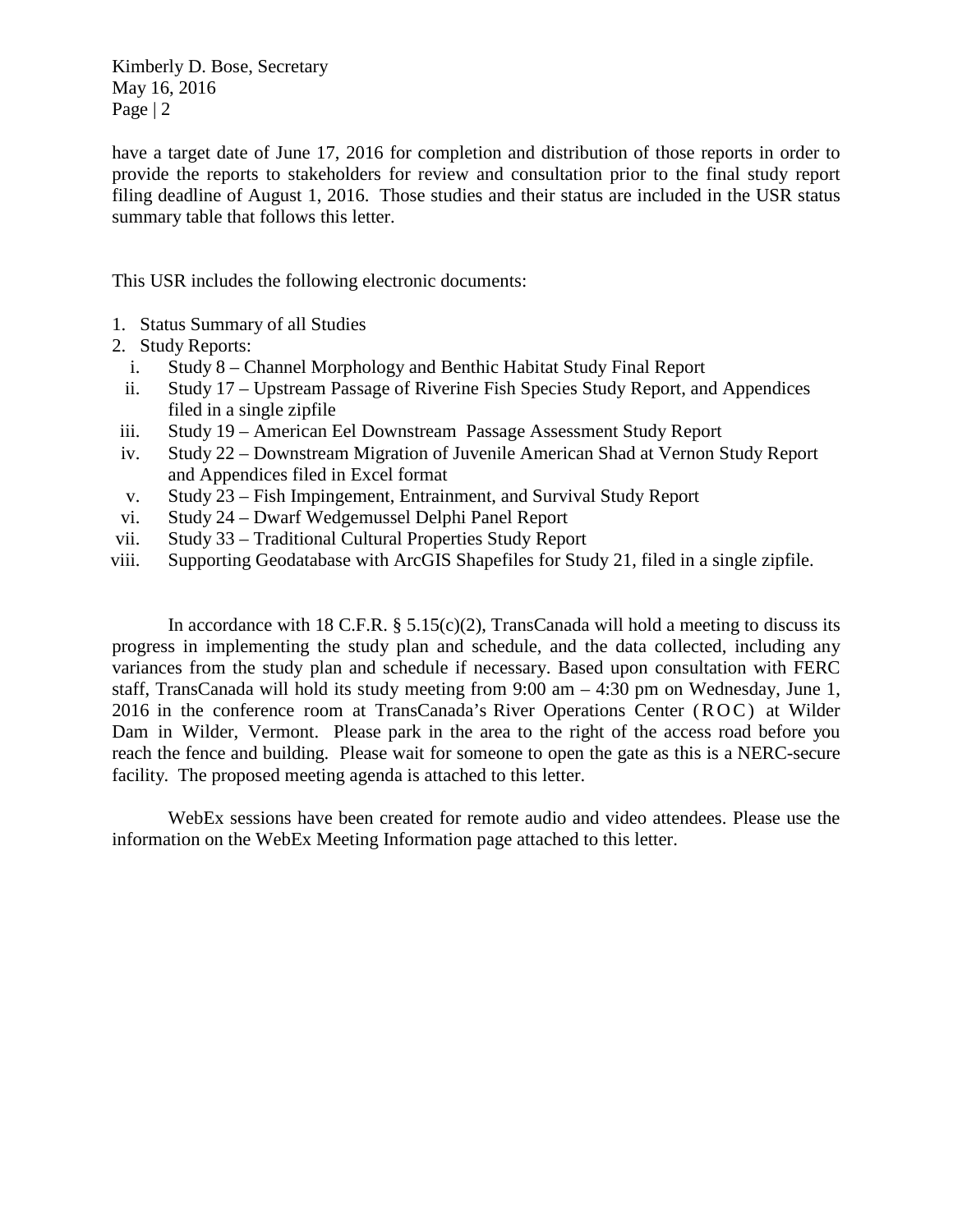Kimberly D. Bose, Secretary May 16, 2016 Page | 3

If there are any questions regarding the information provided in this filing or the process, please contact John Ragonese at 603-498-2851 or by emailing [john\\_ragonese@transcanada.com.](mailto:john_ragonese@transcanada.com)

Sincerely,

John 4 James

John L. Ragonese FERC License Manager

Attachments:

- 1. Study Meeting Agenda and WebEx Information
- 2. May 16, 2016 Updated Study Report

cc: Interested Parties List (distribution through email notification of availability and download from TransCanada's relicensing web site [www.transcanada-relicensing.com\)](http://www.transcanada-relicensing.com/)